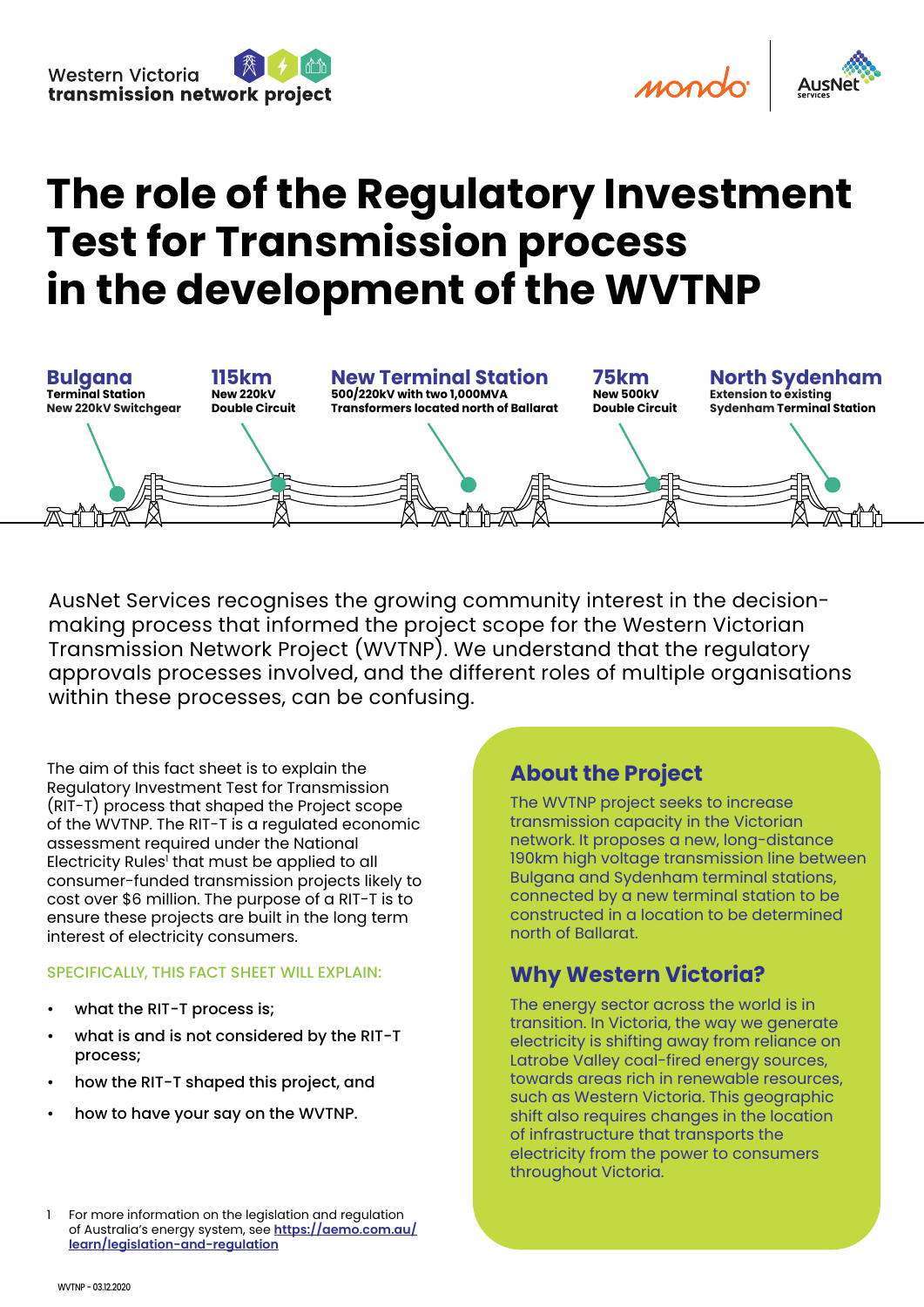

mondo



## **What we have heard**

Some community members have expressed concerns that the RIT-T did not consider broader social and environmental impacts and only focussed on economic factors. Similarly, there are concerns that as part of the RIT-T assessment insufficient detail was provided on undergrounding and partial undergrounding options. Others have asked for more information on the next best options that were considered as part of the RIT-T. We appreciate that community members want to better understand these processes and how these decisions are made.

We know that the WVTNP will have impacts on local communities, as well as on environmental features within the area. We understand that it feels unfair that some will bear the brunt of the impacts of the transmission infrastructure, while the benefits of cleaner and more affordable energy will be shared by all Victorians.

Individuals and communities have every right to expect transparency and raise concerns about the regulatory processes used to make decisions that will affect them. We know that how these decisions are made, the roles and responsibilities of different organisations, and the opportunities for you to have a say, can be confusing and unclear. This does little to give you certainty on an issue of importance. In response to this feedback from the community, we developed this fact sheet to explain the RIT-T as it relates to the WVTNP.



#### **Who is AEMO and what is its role in the RIT-T for WVTNP?**

The WVTNP reflects the outcome of the Western Victorian Renewable Integration RIT-T assessment that was completed by the Australian Energy Market Operator (AEMO) in 2019. AEMO is an independent not-for-profit body that is responsible for planning and managing the power system to ensure a secure, cost-efficient and reliable supply of energy for consumers. AEMO does not own or operate any electricity infrastructure.

In 2017, AEMO, in its role as the transmission network planner for Victoria, commenced a RIT-T to identify the most economically efficient investment option to increase the amount of electricity that can be transported across western Victoria. The investment option selected within the RIT-T process informed the scope of the WVTNP.

For further detail, the technical reports relating to the RIT-T for the WVTNP are available here

(**[https://aemo.com.au/en/initiatives/major](https://aemo.com.au/en/initiatives/major-programs/western-victorian-regulatory-investment-test-for-transmission)[programs/western-victorian-regulatory](https://aemo.com.au/en/initiatives/major-programs/western-victorian-regulatory-investment-test-for-transmission)[investment-test-for-transmission](https://aemo.com.au/en/initiatives/major-programs/western-victorian-regulatory-investment-test-for-transmission)**).

### **What is a RIT-T?**

Under the NER, transmission network planners are required to undertake economic costbenefit assessments known as a RIT-T for significant transmission works proposed for the National Electricity Market (NEM). The NEM covers Queensland, New South Wales and the Australian Capital Territory, Victoria, Tasmania and South Australia. The RIT-T process requires transmission network planners to identify the network need, assess the cost, and evaluate the economic and technical benefits of a range of potential solutions.

The RIT-T process can be likened to a business case for any project or venture. It represents an early hurdle that needs to be crossed in order to progress to the next stage of investment and planning. Its purpose is to identify the investment option that delivers the highest net economic benefit to those who produce, transport and consume electricity in the NEM. This is done to ensure the proposed investment is in the long-term interests of electricity consumers who ultimately fund this project. This is in contrast to privately funded initiatives which do not require a RIT-T, such as in the case of a company that seeks to build a powerline to connect its wind farm to the network.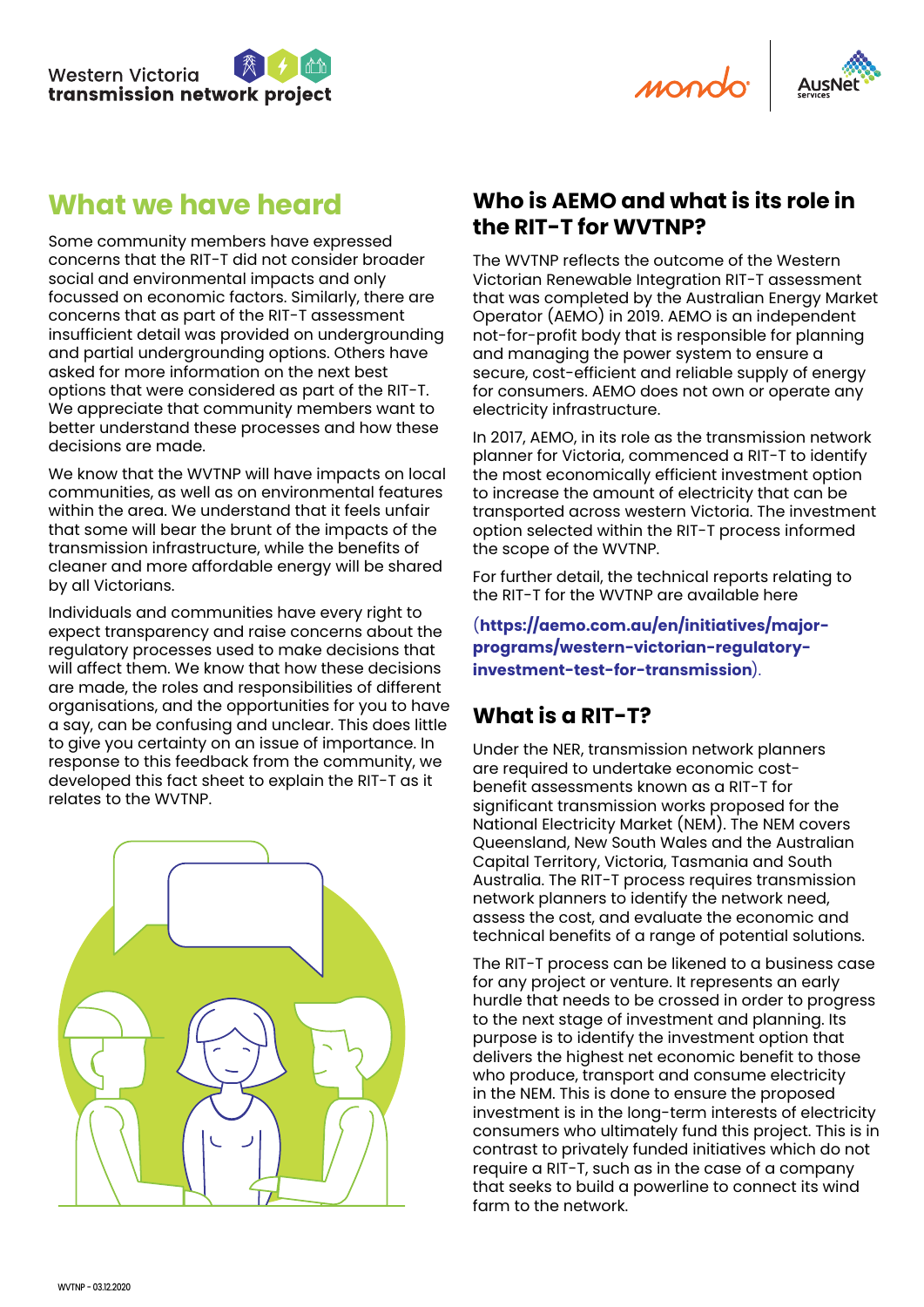



#### **Where does the RIT-T fit in the project development process?** The RIT-T is by law obliged to identify the investment option that delivered the highest net economic benefit for the transmission of electricity. Following a competitive tender process, AusNet Services was chosen to design, deliver, own and operate the WVTNP. The diagram below illustrates the key steps in the overall project development process (including the RIT-T process), and responsible organisations.



## **Are social and environmental impacts excluded from the RIT-T?**

The RIT-T process can only consider the net economic benefit to electricity consumers.

The matters that can and cannot be considered during a RIT-T process are set out in guidelines developed by the Australian Energy Regulator (AER). The guidelines reflect the objective of protecting consumers from paying more than necessary for electricity. Specifically, the RIT-T considers:

- network parameters (e.g. technical feasibility, options that provide benefits to electricity consumers);
- cost parameters (direct costs), and
- time parameters (timely completion of infrastructure).

The RIT-T guidelines explicitly exclude matters related to social and environmental impacts on local communities in its assessment unless it conflicts with the law. The guidelines, for example, explicitly exclude consideration of an option's impact to the environment or for matters, such as, the loss of visual amenity, that are not regulated.

However, the RIT-T process is only the first assessment stage in the development of the Project. Social and environmental impacts will be assessed at subsequent stages of the planning and approvals processes (see Diagram above).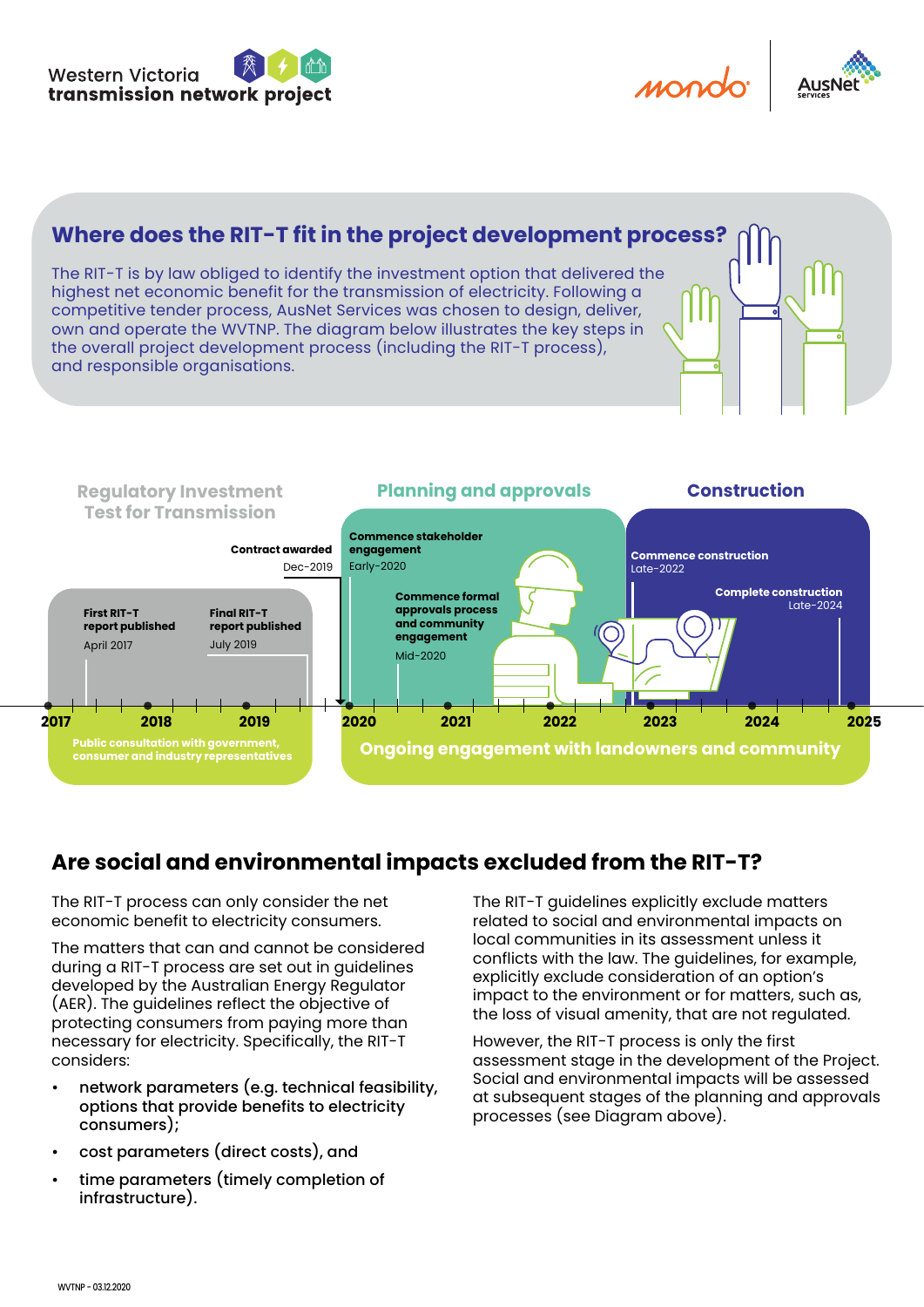

#### **When will social and environmental impacts be considered?**

AusNet Services is responsible for designing the Project and meeting the requirements of planning and environmental approvals processes. During the approvals processes, AusNet Services will consult with local communities on the design and route of the transmission line. These processes require AusNet Services to undertake extensive environmental, amenity and cultural investigations, prior to any routes or locations receiving final approval decisions. As part of these processes, a number of opportunities exist for the local communities to have a say about the issues that are of most concern. More information about these opportunities can be found on our website:

**[https://www.westvictnp.com.au](https://www.westvictnp.com.au/)**

#### **How was the undergrounding option considered by the RIT-T?**

Concerns have been raised that the undergrounding option was dismissed too early in the RIT-T process and that the cost-benefit analysis that accounts for social and environmental impacts was not undertaken. It is understandable that some community members may feel that this

option was dismissed too early in the process.

 It is true that the assessment of an underground option was undertaken at a high level for the RIT-T, with modelling based on market and industry information. The high-level analysis found that per kilometre, building transmission cables underground would be in the order of up to ten times more expensive when compared with the equivalent overhead option. Given the significant difference in cost, without providing any additional economic benefits meant that undergrounding options could not be justified under the RIT-T regulations. As such, no further analysis was undertaken in the RIT-T in relation to full or partial undergrounding options. AusNet Services will present more detailed costings that will be publicly available as part of the EES.



If the Project obtains approval from the Victorian and Commonwealth Governments, AusNet Services will construct, own, operate and maintain the transmission line.

#### **Was High Voltage Direct Current (HVDC) considered as an option within the RIT-T?**

We have noted some questions about whether HVDC was considered by AEMO in the RIT-T process. HVDC equipment was considered in the RIT-T but also excluded on the basis that it was not considered economically feasible. This was because although HVDC does offer technical benefits and requires fewer cables than High Voltage Alternate Current (HVAC), it would cost significantly more overall compared to a HVAC solution due to the need for associated infrastructure to link into the existing network which is HVAC. Integration of HVDC and HVAC technologies, for example, requires 'converter stations' at every point the two technologies meet. This would involve the installation of very large, expensive, above ground facilities adjoining each of the four terminal stations connecting to the new transmission line, as well as for each subsequent generator that connects. Additional infrastructure may also be required to maintain adequate system strength. Given the cost of this additional infrastructure, HVDC options could not be justified under the RIT-T regulations.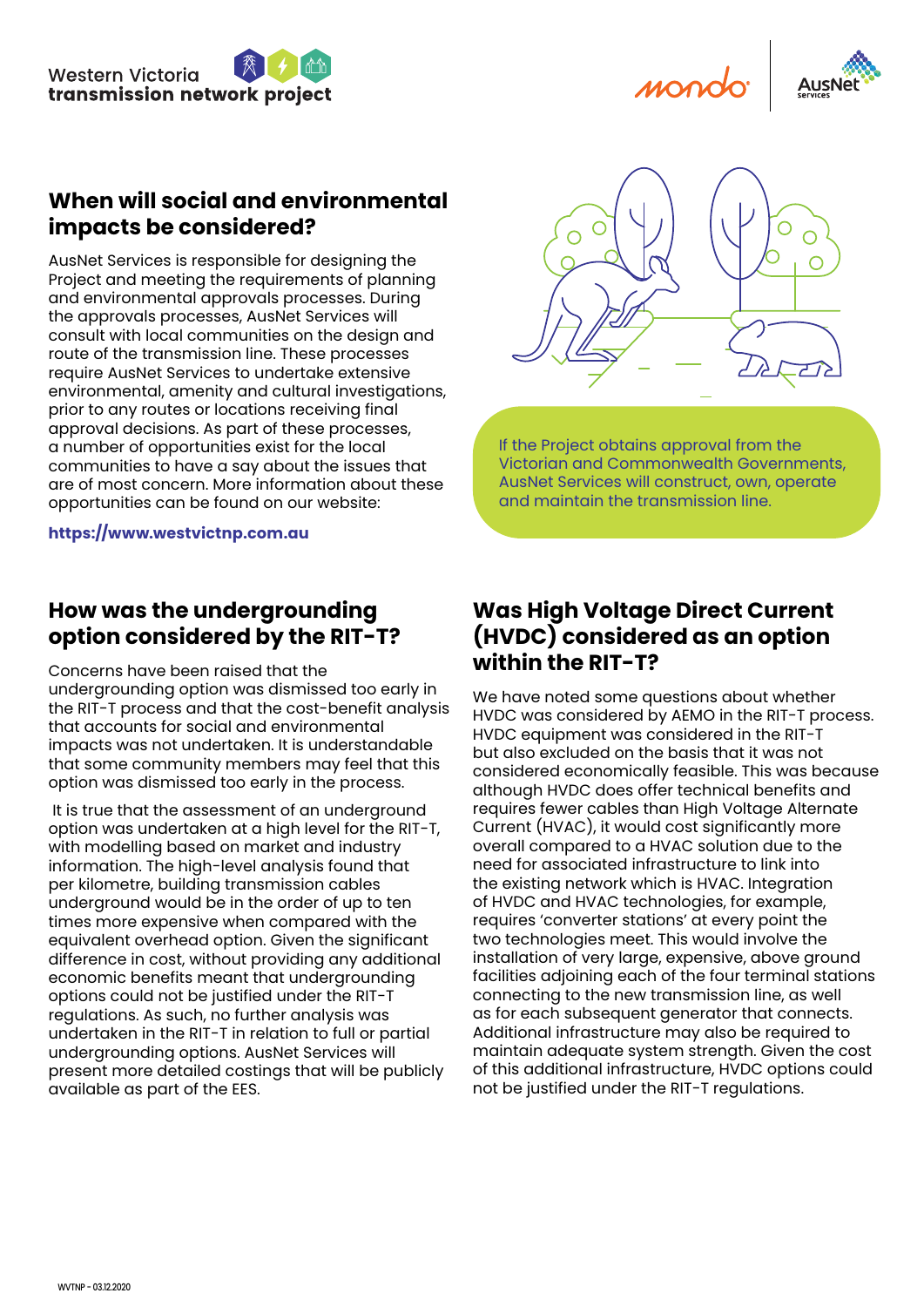



#### **What about other projects that used undergrounding?**

There has been a lot of debate and interest in drawing comparisons with other projects that have incorporated the undergrounding of cables. There are key differences between the WVTNP and other projects which include project type, location and technical specifications (such as the types of cables required, length, transmission requirements and capacity). However, an important difference with the WVTNP, when compared to other projects, is that it is subject to the RIT-T where the benefits must outweigh the costs. It is subject to the RIT-T because it is:

**<sup>1</sup>** A proposed network transmission investment of over \$6 million, and

**2** Funded by Victorian electricity consumers.

In contrast, projects which are privately funded, or sit under the \$6 million threshold, are not subject to the RIT-T.

#### **Why can't consumers just pay more to cover the costs of undergrounding?**

We have noted some questions regarding whether any additional cost associated with undergrounding – full or partial – could be passed on to consumers through increased electricity prices.

It is true that the RIT-T does not take options like this into account. This is because the purpose of the RIT-T test is to find the most efficient option to protect consumers from paying more than necessary for their electricity.

#### **What about other overhead options considered within the RIT-T process?**

Similar to the option of undergrounding, other overhead options were assessed under the RIT-T for the WVTNP. These included various locations (such as transmission lines with different start and end points), voltages and technologies. Options that were considered feasible were subject to a more detailed assessment. For example, the runner-up option (named B3) involved a new (220 kV) line between Bulgana, Elaine, Ballarat and Moorabool (a suburb near Geelong) terminal stations. Other options included a new 500 kV line from Sydenham to Ararat and a large battery at Ararat Terminal Station.

The WVTNP is based on the option selected (named C2) as it was found to deliver the highest net economic benefit to all those who produce, transport and consume electricity in the NEM.

All options considered in the RIT-T are listed in this document:

[RIT-T Project Assessment Conclusions Report,](https://www.aemo.com.au/-/media/Files/Electricity/NEM/Planning_and_Forecasting/Victorian_Transmission/2019/PACR/Western-Victoria-RIT-T-PACR.pdf)  **[https://aemo.com.au](https://www.aemo.com.au/-/media/Files/Electricity/NEM/Planning_and_Forecasting/Victorian_Transmission/2019/PACR/Western-Victoria-RIT-T-PACR.pdf)**

#### **Does the RIT-T process define the area of interest or route?**

While the RIT-T process identifies the start and end point of the transmission line, the area of interest and route are developed by AusNet Services in subsequent stages of the project.

**[https://www.westvictnp.com.au/57077/](https://www.westvictnp.com.au/57077/widgets/298049/documents/171638) [widgets/298049/documents/171638](https://www.westvictnp.com.au/57077/widgets/298049/documents/171638)**